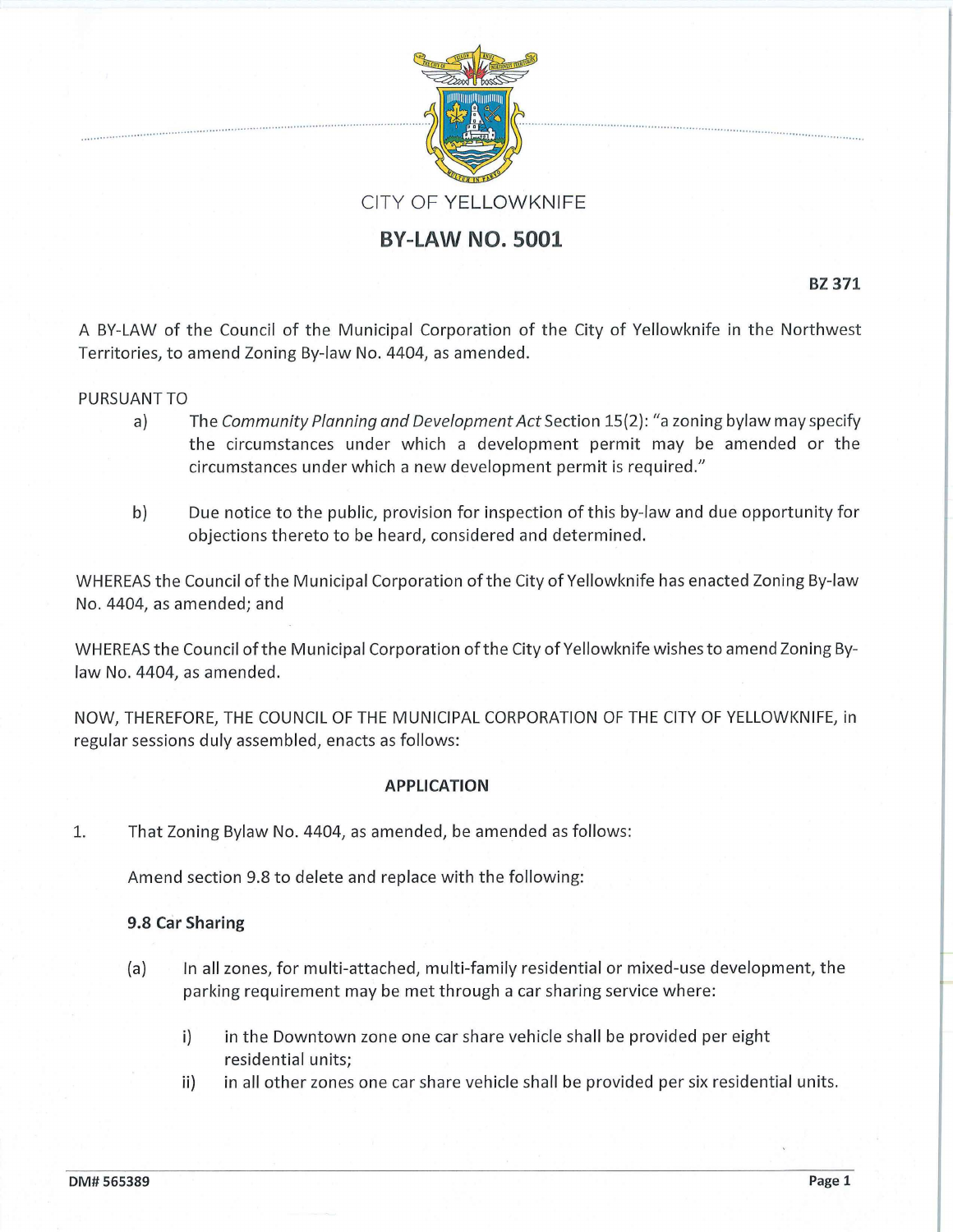(b) When parking is provided through a car sharing service, the owner shall covenant with the City by an agreement registered against the title that both the car share parking space and car share vehicle/service shall be maintained for the life of the development or until an alternative parking arrangement is approved pursuant to this by-law.

## **EFFECT**

2. That this by-law shall come into effect upon receiving Third Reading and otherwise meets the requirements of Section 75 of the *Cities, Towns and Villages Act.* 

Read a First time this  $\sqrt{2}$  day of  $\sqrt{2}$  /

Mayor City dministrator

Read a Second Time this  $\frac{\partial \phi}{\partial x}$  day of  $\frac{\partial \psi}{\partial y}$  A.D. 2019.

Mayor

Administrator

Read a Third Time and Finally Passed this  $\sqrt{\frac{q_0}{p_1}}$  day of  $\frac{p_0}{p_1}$  and  $\frac{p_1}{p_2}$ , A.D., 2019.

 $\frac{1}{\sqrt{4}}$  Client A.D.,

City Administrator